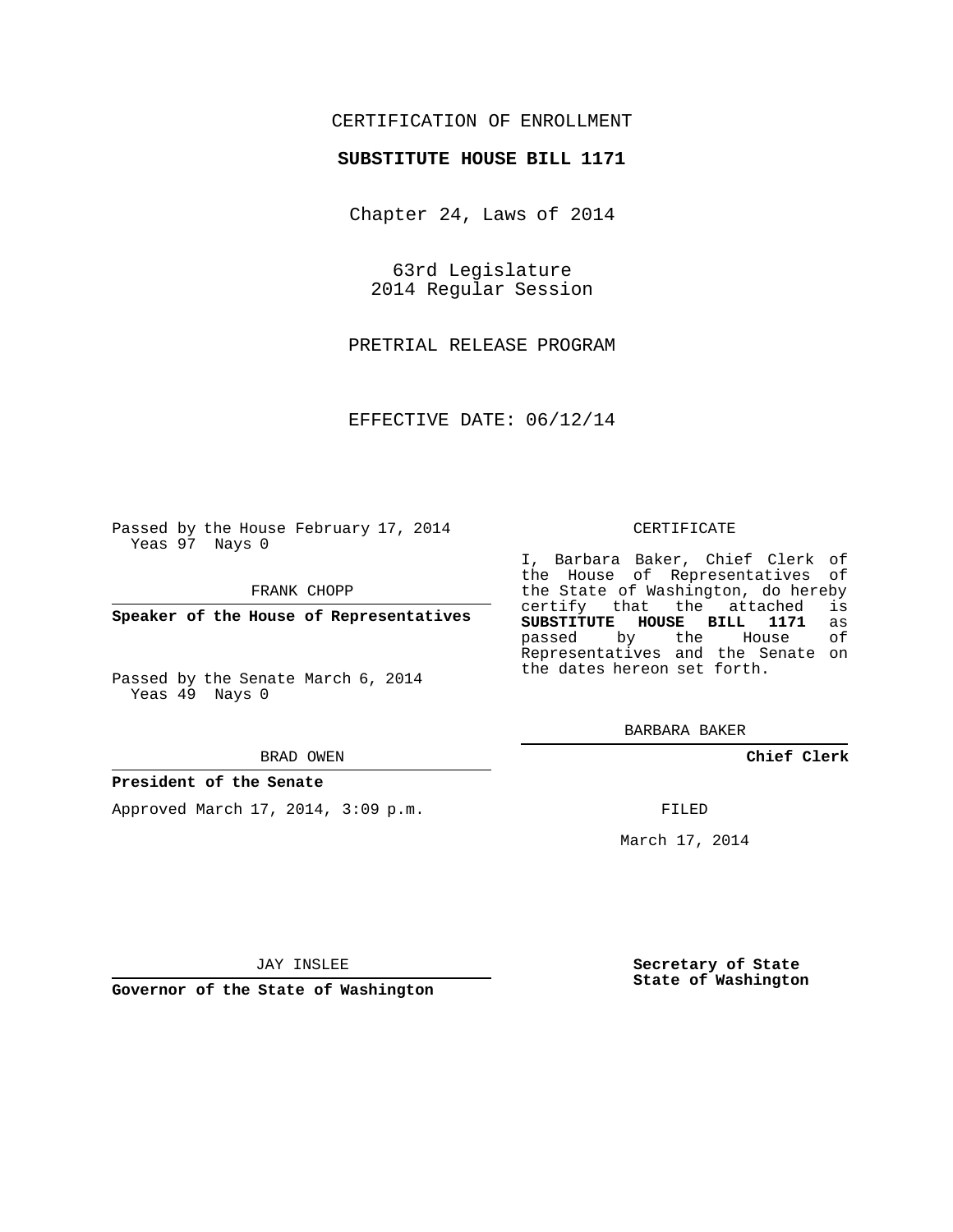# **SUBSTITUTE HOUSE BILL 1171** \_\_\_\_\_\_\_\_\_\_\_\_\_\_\_\_\_\_\_\_\_\_\_\_\_\_\_\_\_\_\_\_\_\_\_\_\_\_\_\_\_\_\_\_\_

\_\_\_\_\_\_\_\_\_\_\_\_\_\_\_\_\_\_\_\_\_\_\_\_\_\_\_\_\_\_\_\_\_\_\_\_\_\_\_\_\_\_\_\_\_

Passed Legislature - 2014 Regular Session

# **State of Washington 63rd Legislature 2014 Regular Session**

**By** House Public Safety (originally sponsored by Representatives Hurst, Dahlquist, Haler, and Parker)

READ FIRST TIME 01/28/14.

 AN ACT Relating to pretrial release programs; amending RCW 10.21.030; and adding a new section to chapter 10.21 RCW.

BE IT ENACTED BY THE LEGISLATURE OF THE STATE OF WASHINGTON:

 NEW SECTION. **Sec. 1.** A new section is added to chapter 10.21 RCW to read as follows:

 (1) Under this chapter, "pretrial release program" is any program, either run directly by a county or city, or by a private or public entity through contract with a county or city, into whose custody an offender is released prior to trial and which agrees to supervise the offender. As used in this section, "supervision" includes, but is not limited to, work release, day monitoring, or electronic monitoring.

 (2) A pretrial release program may not agree to supervise, or accept into its custody, an offender who is currently awaiting trial for a violent offense or sex offense, as defined in RCW 9.94A.030, who has been convicted of one or more violent offenses or sex offenses in the ten years before the date of the current offense, unless the offender's release before trial was secured with a payment of bail.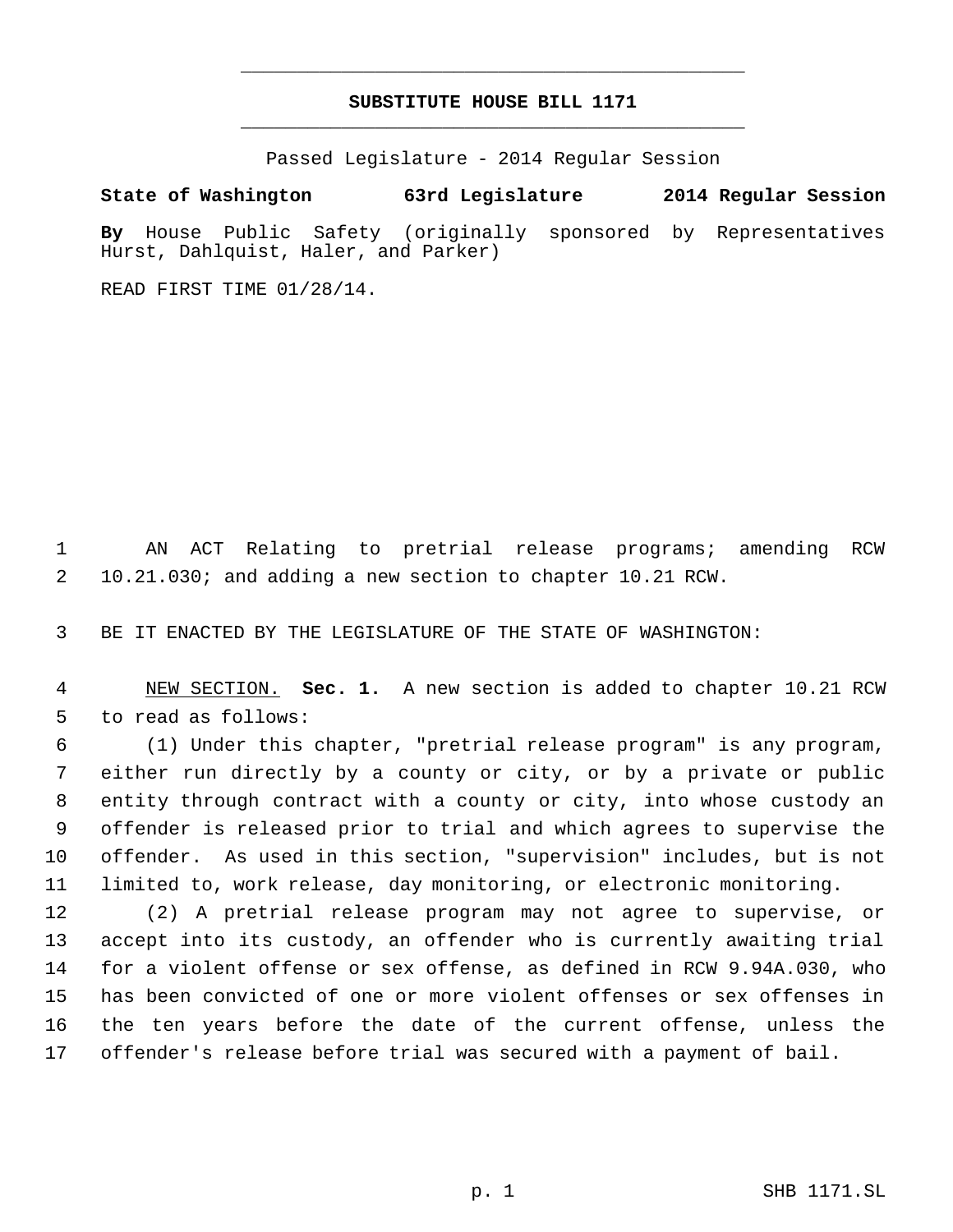**Sec. 2.** RCW 10.21.030 and 2010 c 254 s 5 are each amended to read as follows:

 (1) The judicial officer may at any time amend the order to impose additional or different conditions of release. The conditions imposed under this chapter supplement but do not supplant provisions of law allowing the imposition of conditions to assure the appearance of the defendant at trial or to prevent interference with the administration of justice.

 (2) Appropriate conditions of release under this chapter include, but are not limited to, the following:

11 (a) The defendant may be placed in the custody of a ((designated 12 person or organization agreeing to supervise the defendant)) pretrial 13 release program;

 (b) The defendant may have restrictions placed upon travel, association, or place of abode during the period of release;

 (c) The defendant may be required to comply with a specified curfew;

 (d) The defendant may be required to return to custody during specified hours or to be placed on electronic monitoring, if available. The defendant, if convicted, may not have the period of incarceration reduced by the number of days spent on electronic monitoring;

 (e) The defendant may be prohibited from approaching or communicating in any manner with particular persons or classes of persons;

 (f) The defendant may be prohibited from going to certain geographical areas or premises;

 (g) The defendant may be prohibited from possessing any dangerous weapons or firearms;

 (h) The defendant may be prohibited from possessing or consuming any intoxicating liquors or drugs not prescribed to the defendant. The defendant may be required to submit to testing to determine the defendant's compliance with this condition;

 (i) The defendant may be prohibited from operating a motor vehicle that is not equipped with an ignition interlock device;

 (j) The defendant may be required to report regularly to and remain under the supervision of an officer of the court or other person or agency; and